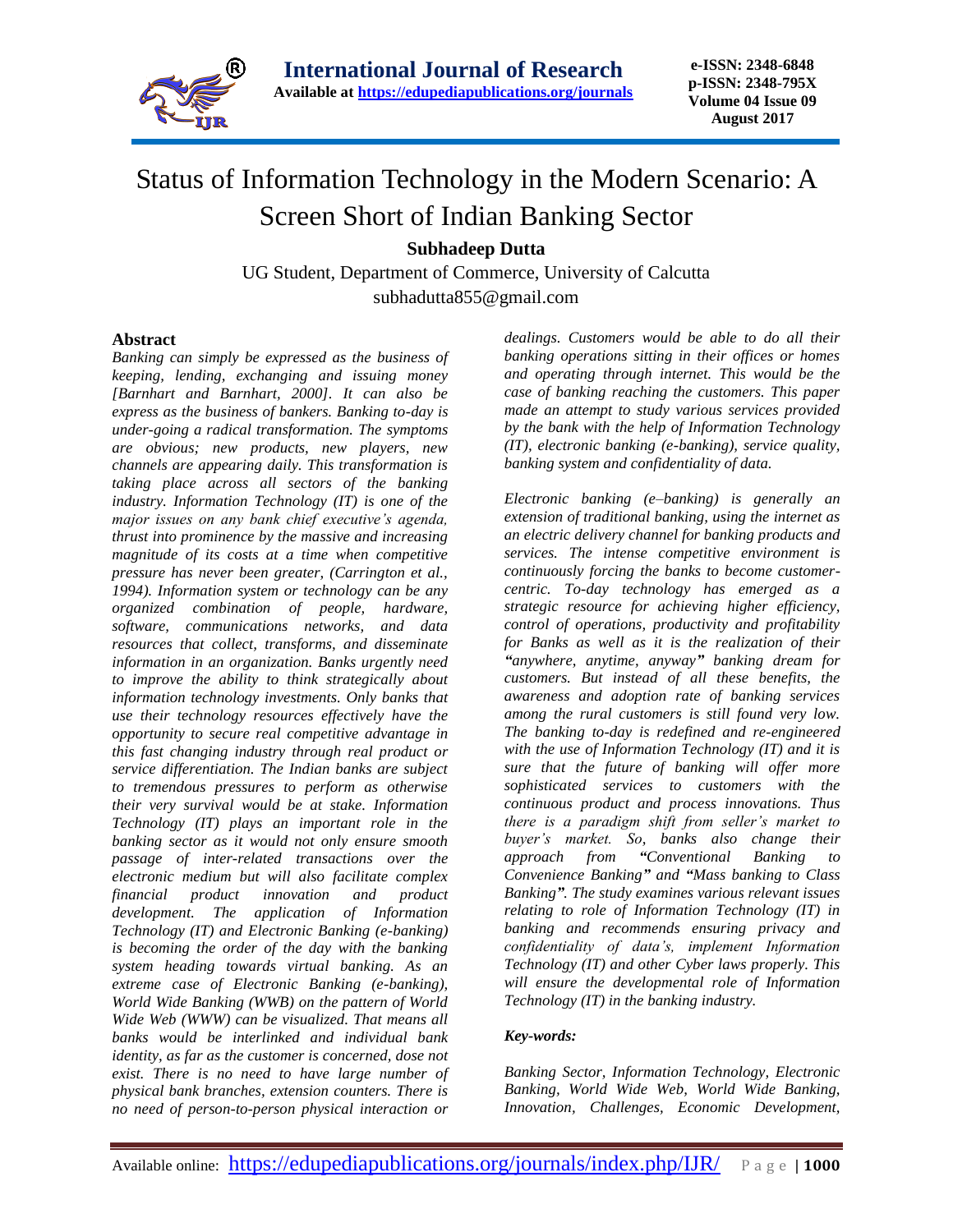

*Governmental incentives, Employment and Education, Awareness*

# **1. Introduction**

To-day, we are having a fairly well developed banking system with different classes of banks public sector banks, foreign banks, private sector banks - both old and new generation, regional rural banks and co-operative banks with the Reserve Bank of India (RBI) as the fountain head of the system. In the banking field, there has been an unprecedented growth and diversification of banking industry has been so stupendous that it has no parallel in the annals of banking anywhere in the world. During the last 48 years since 1969, tremendous changes have taken place in the banking industry. The banks have shed their traditional functions and have been innovating, improving and coming out with new types of the services to cater to the emerging needs of their customers. Massive branch expansion in the rural and under-developed areas, mobilizing of savings and diversification of credit facilities to the either to neglected areas like small scale industrial sector, agricultural and other preferred areas like export sector etc... have resulted in the widening and deepening of the financial infrastructure and transferred the fundamental character of class banking into mass banking.

There has been considerable innovation and diversification in the business of major commercial banks. Some of them have engaged in the areas of consumer credit, credit cards, merchant banking, leasing, mutual funds etc. A few banks have already set-up subsidiaries for merchant banking, leasing and mutual funds and many more are in the process of doing so. Some banks have commenced factoring business.

The major challenges faced by banks today are as to how to cope with competitive forces and strengthen their balance sheet. To-day, banks are groaning with burden of Non Performing Assets (NPAs). It is rightly felt that these contaminated debts, if not recovered, will eat into the very vitals of the banks. Another major anxiety before the banking industry is the high transaction cost of carrying Non-Performing Assets (NPAs) in their books. The resolution of the Non-Performing Assets (NPAs) problem requiring greater accountability on the part of the corporate, greater disclosure in the case of defaults, an efficient

credit information sharing system and an appropriate legal framework pertaining to the banking system so that court procedures can be streamlined and actual recoveries made within an acceptable time frame. The banking industry cannot afford to sustain itself with such high levels of Non-Performing Assets (NPAs) thus, **'***lend, but lent for a purpose and with a purpose ought to be the slogan for salvation***'**.

The Indian banks are subject to tremendous pressures to perform as otherwise their very survival would be at stake. Information Technology (IT) plays an important role in the banking sector as it would not only ensure smooth passage of inter-related transactions over the electric medium but will also facilitate complex financial product innovation and product development. The application of IT and ebanking is becoming the order of the day with the banking system heading towards virtual banking.

As an extreme case of e-banking World Wide Banking (WWB), on the pattern of World Wide Web (WWW) can be visualized. That means all banks would be interlinked and individual bank identity, as far as the customer is concerned, dose not exist. There is no need to have large number of physical bank branches, extension counters. There is no need to have large number of physical bank branches, extension counters. There is no need of person-toperson physical interaction or dealings. Customers would be able to do all their banking operations sitting in their offices or homes and operating through internet. This would be the case of banking reaching the customers.

Banking landscape is changing very fast. Many new players with different muscle powers will enter the market. The Reserve Bank in its bid to move towards the best international banking practices will further sharpen the prudential norms and strengthen its supervisor mechanism. There will be more transparency and disclosures.

In the days to come, banks are expected to play a very useful role in the economic development and the emerging market will provide ample business opportunities to harness. Human Resources Management (HRM) is assuming to be of greater importance. As banking in India will become more and more Knowledge supported, human capital will emerge as the finest assets of the banking system. Ultimately banking is people and not just figures.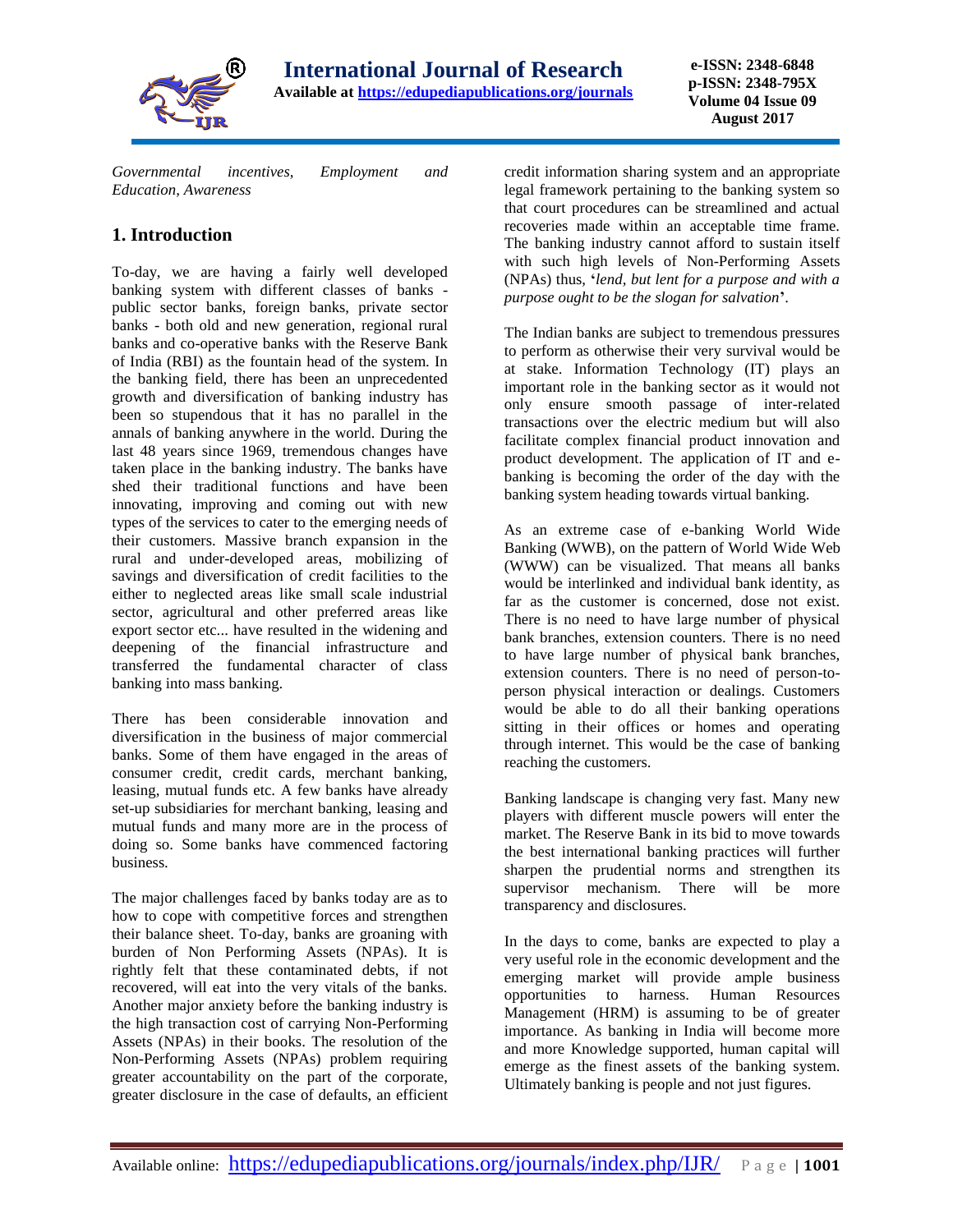

Banking environment has become highly competitive to-day. To be able to survive and grow in the changing market environment banks are going for the latest technologies, which is being perceived as an **'***enabling resource***'** that can help in developing learner and more flexible structure that can respond quickly to the dynamics of a fast changing market scenario. It is also viewed as an instrument of cost reduction and effective communication either people and institutions associated with the banking business.

The Software Packages for Banking Applications in India had their beginnings in the middle of 80s, when the Banks started computerizing the branches in a limited manner. The early 90's saw the plummeting hardware prices and advent of cheap and inexpensive but high powered PC's and Services and banks went in for what was called Total Branch Automation (TBA) packages. The middle and late 90's witnessed the tornado of financial reforms, deregulation globalization etc. coupled either rapid revolution in communication technologies and evolution of novel concept of convergence of communication technologies, like internet, mobile/cell phones etc. Technology has continuously played on important role in the working of banking institutions and the services provided by them. Safe-keeping of public money, transfer of money, issuing drafts, exploring investment opportunities and lending drafts, exploring investment is being provided.

Information Technology (IT) enables sophisticated product development, better market infrastructure, implementation of reliable techniques for control of risks and helps the financial intermediaries to reach geographically distant and diversified markets. Internet has significantly influenced delivery channels of the banks. Internet has emerged as an important medium for delivery of banking products and services.

The customers can view the accounts; get account statements, transfer funds and purchase drafts by just punching on few keys. The smart card's i.e., cards with micro processor chip have added new dimension to the scenario. An introduction of **'***Cyber Cash***'** the exchange of cash takes place entirely through **'***Cyberbooks***'**. Collection of Electricity bills and telephone bills has become easy. The upgradeability and flexibility of internet technology after unprecedented opportunities for the banks are helpful to reach out to its customers. No doubt banking services have undergone drastic changes and so also the

expectation of customers from the banks has increased greater.

Information Technology is increasingly moving from a back office function to a prime assistant in increasing the value of a bank over time. Information Technology (IT) does so by maximizing banks of pro-active measures such as strengthening and standardizing banks infrastructure in respect of security, communication and networking, achieving inter branch connectivity, moving towards Real Time Gross Settlement (RTGS) environment the forecasting of liquidity by building real time databases, use of Magnetic Ink Character Recognition and Imaging technology for cheque clearing to name a few. Indian banks are going for the retail banking in a big way.

The key driver to charge has largely been the increasing sophistication in technology and the growing popularity of the Internet. The shift from traditional banking to e-banking is changing customer's expectations.

### **2. Objectives of the Study**

The objectives of my research are to address some of the issues relating to information technology how to helpful for banking sector in India. The objectives are;

- **I.** To examine the India's Information Technology (IT) industry
- **II.** To analyze the relationship between Information Technology (IT) and Indian banking sector
- **III.** To understand the need of modern banking services
- **IV.** To know the impact of technological banking services
- **V.** To aware the importance with respect to modern banking services
- **VI.** To realize the benefits of modern banking services

### **3. Information Technology (IT)**

Information Technology (IT) is the acquisition, processing, storage and dissemination of vocal, pictorial, textual and numerical information by a micro-electronics-based combination of computing and telecommunications. Information Technology (IT) is the industry, which through the use of computers and other supporting, equipment helps in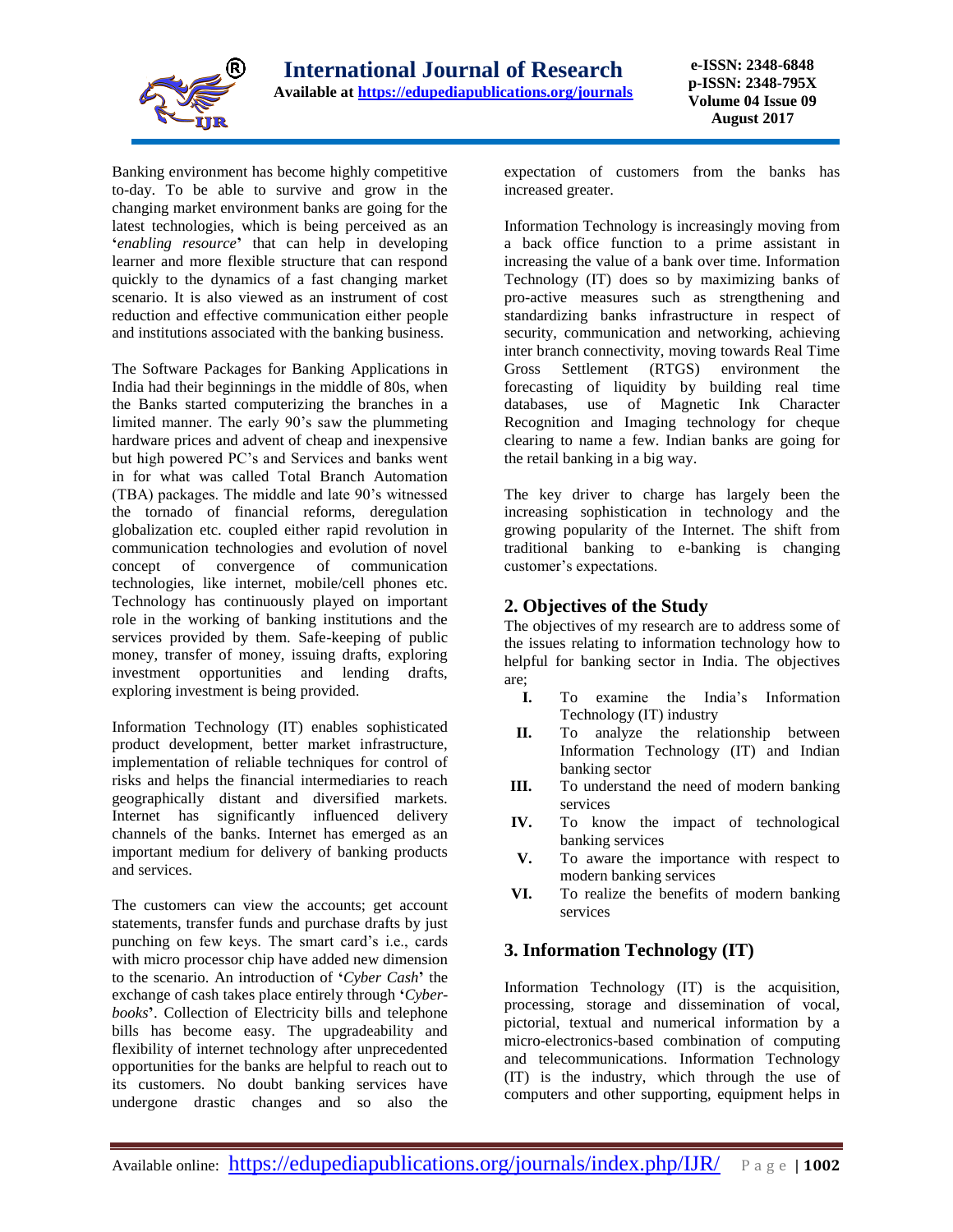

the spread of knowledge. Information Technology (IT) for some time was synonyms to computers. But with the rapid and advancement in various information delivery systems such as radio, television, telephone, newspapers, fax and of course computers and computer networks, information technology refers to the entire gamut of media and devices used to transmit and process information for use by various target groups in the society. Information Technology (IT) has therefore, been rights termed at information and communication revolution.

### **4. Banking**

An establishment authorized by a government to accept deposits, pay interest, clear cheques, make loans, act as an intermediary in financial transactions and provide other financial services to its customers – its called bank.

In simply says, banking can be defined as the business activity of accepting and safeguarding money owned by other individuals entities and then lending out this money in order to earn a profit. However, with the passage of time, the activities covered by banking business have widened and now various other services are also offered by banks. Now-a-days, the banking services include issuance of debit and credit cards providing safe custody of valuable items, lockers, ATM services and online transfer of funds across the country as well as world.

### **5. Literature Review of the Study**

Arora, highlighted the significance of bank transformation. Technology has a definitive role in facilitating transactions in the banking sectors and the impact of technology implementation has resulted in the introduction of new products and service by various financial institutions in India.

Awasthi & Sharma, reveals that advances in technology are set to change the face of the banking business. Technology has transformed the delivery channels by banks in retail banking. The study also explored the challenges that banking institution and its regulatory face.

Rao, analyzed the impact of new technology on banking sector. The technology is changing the way the business is done and open new vistas for doing the same work differently in most cost –effective manner. Tele banking and internet-banking are making forays such that branch banking may give to home banking.

Bhasin, analyzed the impact of IT on financial sector. It has transformed the repetitive and overlapping systems and procedures, into simple single key pressing technology resulting in speed, accuracy and efficiency of conducting business and enabling them to enter into the new activities.

Sabnani, analyzed the importance of ―Universal Banking‖ in India. The developments in IT and telecommunications are allowing international pooling of financial resources thereby spreading the risk across more than one market. He feels that Universal Banking System will increase in India.

Verma, analyzed the impact of IT on public sector banks and new private sector banks and observed that IT is a threat for public sector banks whereas strength of new private banks. New private banks are fully computerized and providing services on internet, especially ICICI Banks and HDFC Bank very active on this front and concentrating on Internet and e-Commerce to offer their clientele a whole range of products under one roof. Public sector banks have to do a lot on improving their productivity and efficiency.

Vageesh, highly appreciated the new private sector banks which have adopted IT. The new private sector banks with their state-of–the–art technology and grandiose plans to make in-roads into e-banking. Banks are foraying into net banking offering great convenience to the customers on one hand and results in lower transaction cost for the banks cost for the banks on the other hand.

### **6. Role of Information Technology in various in the World**

Even a single day without computers leaves us feeling paralytic. Information Technology (IT) has made us completely dependent for even the simplest day-to-day task. The recent incident of system failure at key Swiss government ministries has brought Geneva to a standstill. This proves how information technology has drastically transformed the way we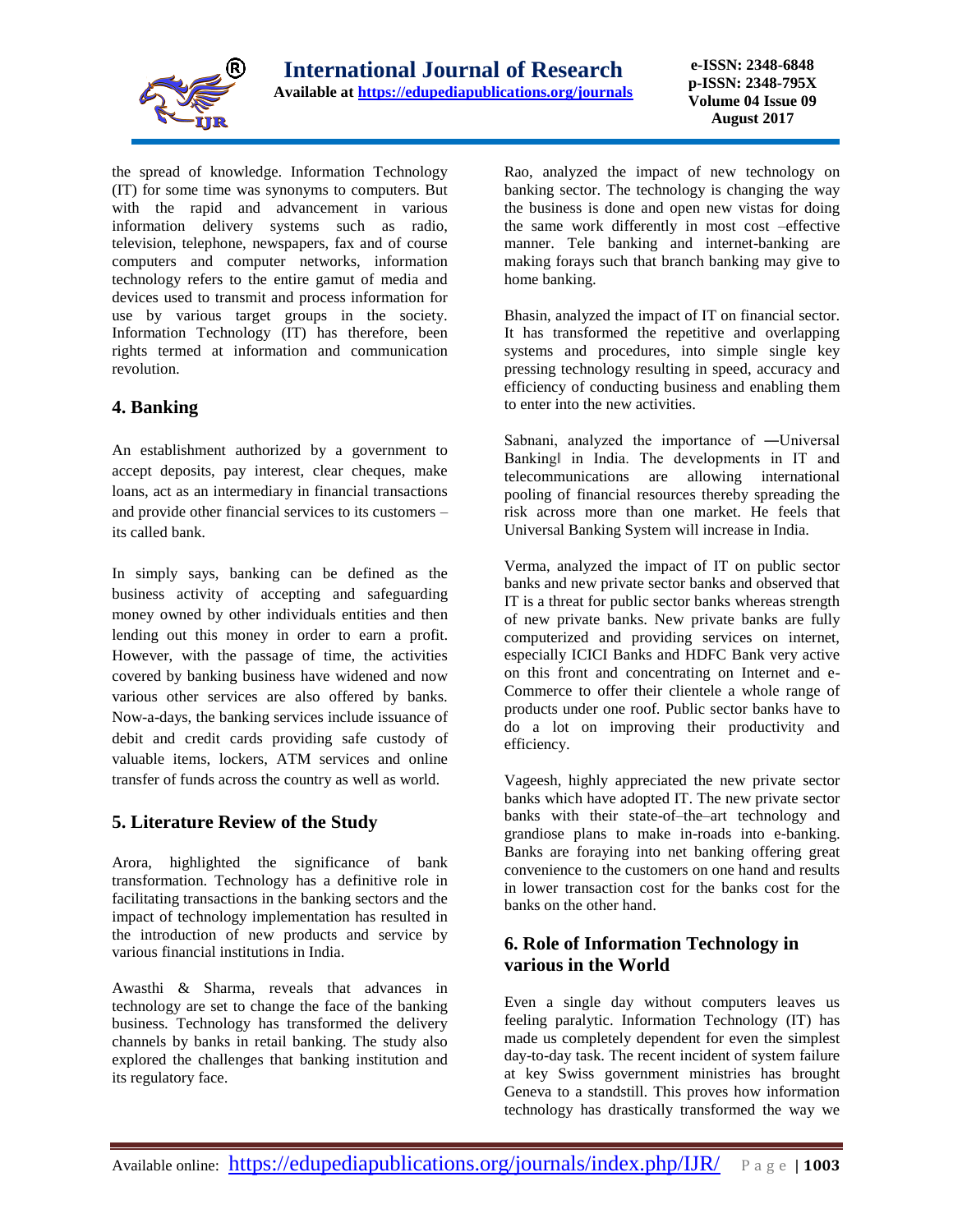

carry out day-to-day activities. It is dynamic and vast and its absence for a day leaves a severe effect on us. Internet being the simplest form of Information Technology (IT) has a major role to play in our daily lives. It has become the back-bone of every organization as well as house hold.

- (i) It has entered almost all industry verticals for instance, railways, airways and sea networks are connected with the help of Information Technology (IT), as information plays a vital role in the smooth functioning in those sectors and lack of even for a second can create havoc.
- (ii) Banking is another sector that depends a lot on Information Technology (IT). From carrying out important transaction to storage of confidential data, Information Technology (IT) has made several complicated and time consuming work a lot simpler and faster with considerable amount of safety. In fact e-commerce has made on-line banking as well as on-line purchasing and selling of commodities and services much easier and faster adding to the convince of the common man. By simply searching on the internet one case orders anything with just a click of the mouse button.
- (iii) Similarly, the travel and tourism sector all over the world has benefited a lot from the development of Information Technology (IT) industry. One can avoid the crowd and lengthy procedures of booking air or railway or bus tickets. One can choose from the best deals and book tickets online from the comfort of their living room.
- (iv) Information Technology (IT) plays a major role in simplifying various organizational processes. Most business enterprises rely on the power of information technology for carrying out their daily tasks conveniently and faster. Information Technology (IT) makes complex procedures easier, faster and also helps a lot in avoiding redundancy. It lets individuals' access necessary data ensuring the safety of confidential ones.
- (v) The field of education has also been blessed with the benefits of Information Technology (IT). Online application to universities, checking results study materials and much more has made the reach of education broad and easier and where not

### **7. How Technologies create value in India**

To assess the potential contribution of empowering technologies to India's future, I conducted a bottomup analysis of applications in seven sectors of the Indian economy that account for 45 per cent of Gross Domestic Product (GDP) and more than 60 per cent of employment. In each of these sectors, I identify key challenges and the technologies that can help address them. For each sector, I rely on case examples and expert insights to refine the analysis and identify barriers to adoption and possible interventions.

**Financial services:** India's banking sector has used technology to digitize business operations and to create new delivery models and services, such as online brokerage, mobile banking, and online insurance sales. Disruptive technologies now offer an opportunity to address persistent challenges such as lack of financial inclusion; just 36 per cent of Indians have access to a bank account. Technology applications such as mobile payments can bring greater efficiencies; the government pays some \$100 billion per year through paper based channels. The applications we size could translate into economic value of \$32 billion to \$140 billion per year in 2025. The value arises from improved productivity and higher incomes of those using the services, and lower costs and reduced leakage in government transfers and payments. As many as 300 million Indians could gain access to banking services and could raise their incomes by 5 to 30 per cent due to better access to credit and the ability to save and make remittances. Leakage of subsidies could be reduced by 8 to 10 per cent.

**Education and skills:** Learning outcomes in India's educational institutions are poor due to variable quality of teaching, and vocational training capacity is not adequate for the growing workforce. If these issues are not addressed, India could have far too many low-skill workers in 2025 than the labour market will require. Technology applications can improve the quality of teaching and raise vocational attainment. School performance can be improved through e‑administration, digital identity-based attendance systems, and online teacher certification and training. Blended learning with MOOCs (Massive Open Online Courses) can bring highquality courses to students, and learning simulations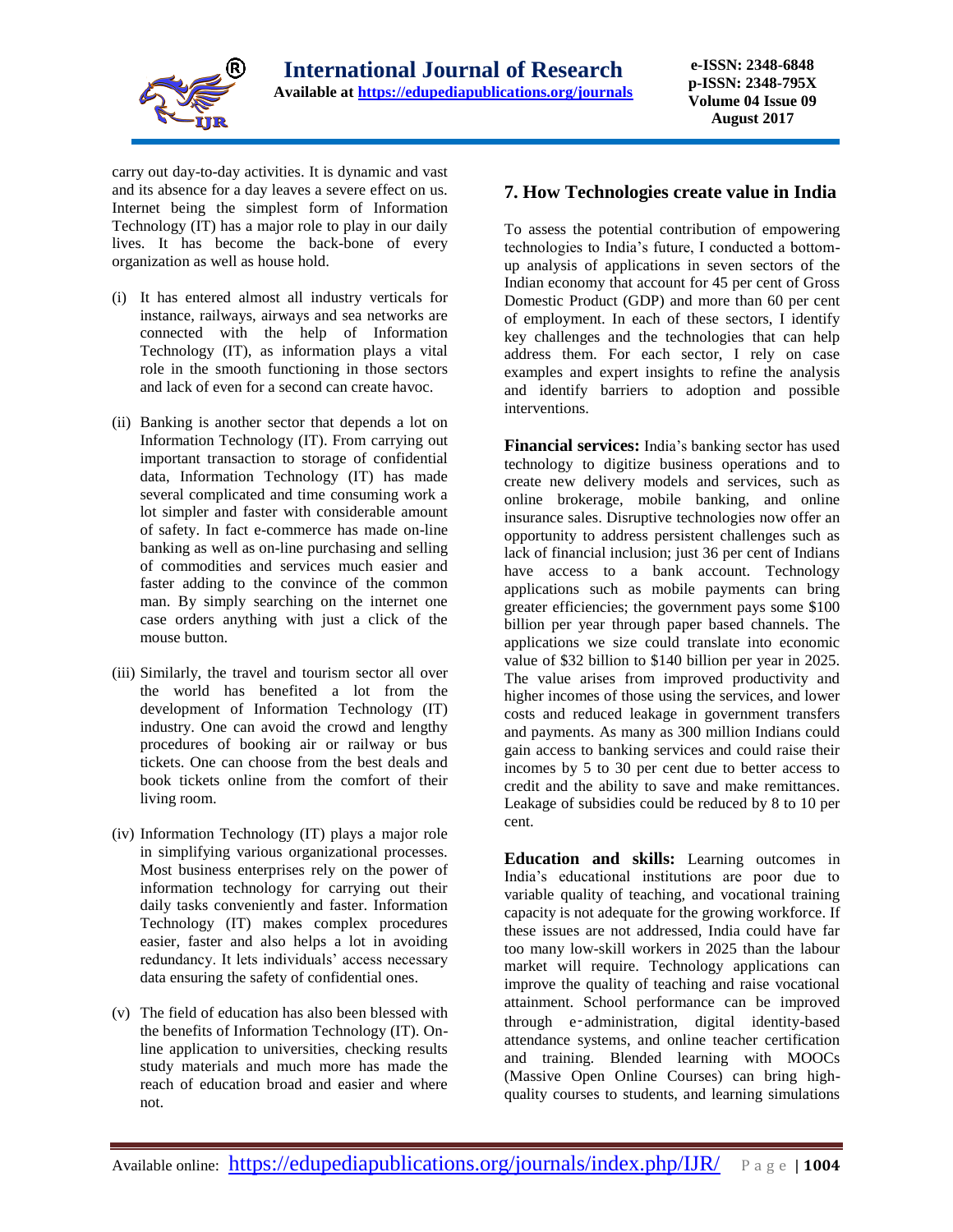

**e-ISSN: 2348-6848 p-ISSN: 2348-795X Volume 04 Issue 09 August 2017**

can boost hands-on training in nursing and other disciplines. We estimate an economic impact of \$60 billion to \$90 billion per year by 2025 from the higher productivity of more skilled workers. India could have about 24 million more high school and college educated workers and 18 million to 33 million more vocationally trained workers by 2025 due to use of digital technologies in the education sector.

**Health care:** Based on international standards, India has about half the doctors, nurses, and healthcare centers it needs for its population and existing facilities are not geared to delivering optimal health outcomes. Disruptive technologies could transform delivery of public health services by 2025, extending care through remote health services (delivering expert consultations via the mobile Internet), digital tools that enable health-care workers with modest skills to carry out basic protocols, and low-cost diagnostic devices that work with smart-phones. Using Internet of Things tracking systems to curb counterfeit drugs could be worth as much as \$15 billion per year. The total value of empowering technologies in health care could be \$25 billion to \$65 billion per year in 2025. Of this, the largest share (\$15 billion to \$30 billion) could come from equipping health-care centers and health workers to bring services to some 400 million of India's poor.

**Agriculture and food:** India's agriculture sector has made strides since the Green Revolution but still has immense potential to raise farm productivity and farm income. Hybrid and genetically modified crops, precision farming (using sensors and GIS-based soil, weather, and water data to guide farming decisions), and mobile Internet-based farm extension and market information services can help create more than half the \$45 billion to \$80 billion per year in additional value the sector could realize in 2025. The remainder would come from improvements to storage and distribution systems, which could cut post-harvest losses and reforms to the public distribution system to reduce leakage, together saving as much as \$32 million per year in 2025. These improvements could raise the income of as many as 100 million farmers and bring better nutrition to 300 million to 400 million consumers.

**India's technology opportunity:** Transforming work, empowering people 9 McKinsey Global Institute Energy Under current trends, by 2025, India could become one of the most energy-insecure

countries in the world. Energy inclusion is also a major challenge: some 300 million people lack access to electricity. Globally disruptive energy technologies will have tremendous potential to improve sources of power in India as well unconventional oil and gas, solar technology, and both grid and off-grid and offshore renewable energy sources like wind, solar, and seaweed bio-fuels. Advanced metering infrastructure, low cost energy storage devices, and energy utilization technologies can capture efficiencies along the value chain. Collectively, the technology applications we size in energy could have economic impact of \$50 billion to \$95 billion per year in 2025, including the impact of carbon emissions avoided. The largest potential impact would come from smart metering, which could save India \$15 billion to \$20 billion per year in 2025 in reduced transmission losses. Other large contributors would be energy-efficiency technologies for buildings and vehicles, which could save \$15 billion worth of energy, and unconventional oil and gas, which might generate value of \$10 billion per year in 2025.

**Infrastructure:** India has a widely acknowledged infrastructure deficit that successive governments have attempted to address. Overcrowded roads, aging rail lines, and port systems using antiquated technology all slow the flow of goods and people and limit the growth potential of the economy; in India, logistics represent 14 per cent of the cost of goods, compared with 6 to 8 per cent globally. India needs new water and sanitation systems and has a housing gap of more than 18 million units. Infrastructure projects frequently come in late, over budget, and short of specifications. Use of Radio Frequency Identification (RFID) tags and other tracking technologies can automate terminal and warehouse management, raising efficiency by 50 per cent. Using sensors, water systems can cut leakage by 15 to 20 per cent, helping reduce water shortages. And project-management systems and next-generation building technologies (extensive use of factory-made prefabricated parts, for example) can help India deliver ten million affordable homes by 2025. Together these infrastructure technologies can contribute \$30 billion to \$45 billion per year in value in 2025.

**Government services:** Like other nations, India grapples with the challenge of making its government more effective and responsive to citizens. By our estimate, 50 percent of government spending on basic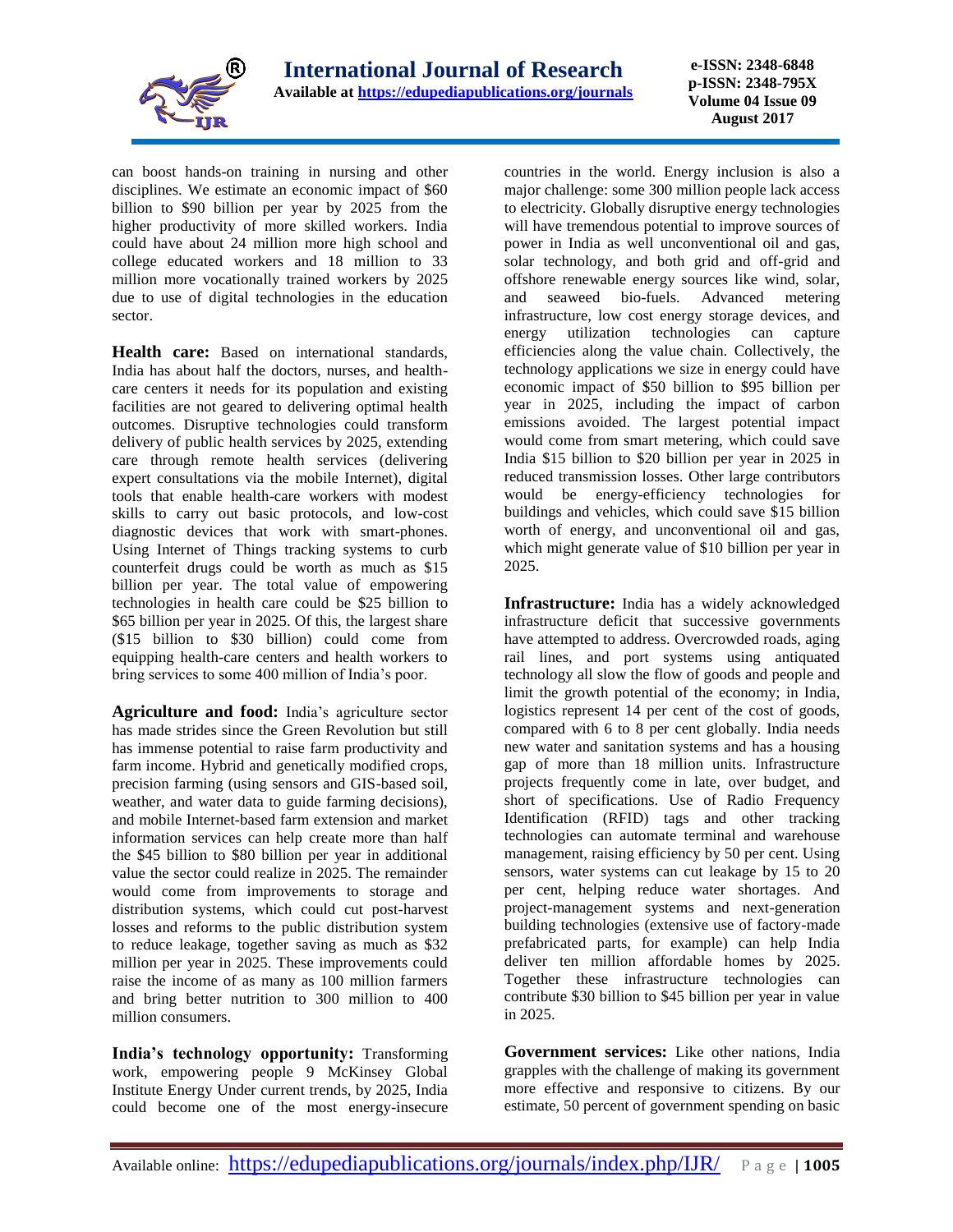

services does not translate into real benefits for people, and cumbersome government processes are an obstacle to investment and growth. We do not size the economic impact of e‑government services, but their positive impact on competitiveness is well established. India has made a good start with its National e-Governance Plan, and it can take additional steps to capture the full potential over the next decade. Reengineering core government processes to simplify them and providing more integration of multiple services on technology platforms are essential next steps.

### **8. Technology based Modern Banking Services**

Use of advanced technology has led to the shift from traditional banking methods to modern banking methods. Currently, the most common and useful technology based banking methods are online banking, Mobile banking, Video banking, Telephone banking, ATMs, Plastic money and so on.

**Online Banking:** It empowers customers to conduct financial banking transactions on a secure website which can be operated by a retail, virtual bank, credit union or building society. It makes banking faster and easy. The following are transactional and non – transactional applications of online banking services.

**Transactional:** Bill payments and wire transfers to third parties Fund transfer between customer's transactional and savings account Sale and purchase of investments Applications and transactions for loans and enrollment re-payments.

**Non-transactional:** Analyzing recent transactions Downloading bank statements, Viewing paid cheques, Financial Institution, Administration, Portfolio Management of multiple users at different authority levels Transaction approval process.

**Mobile Banking:** Mobile banking is a system that allows customers of a financial institution to conduct a number of financial transactions through a mobile device such as mobile phone or personal digital assistant. It is used for performing through mobile device such as a mobile phone or a Personal Digital Assistant (PDA), banking activities such as - Balance checks, Account details, Portfolio management, Account transactions, Payments and investments,

Credit applications and other transactions Mobile Banking enables connection with customers throughout the customer life cycle in a much better way than before.

Its main objectives are:

- Building customer relationships
- Reducing cost and gaining revenue
- Promotion of banking organization brand
- Personalization of banking experience

**Video Banking:** It is used for conducting banking transactions or consultations through a remote video connection. It can be performed over purpose built banking transaction machines similar to Automated Teller Machines (ATM) or through bank branches enabled with video conferencing.

Video banking improves the following banking activities;

- Customer authentication
- Cash and cheque deposits
- Cash and coin withdrawals
- Account transfers and bill payments
- Processing new accounts and loans
- Bank consultations and enquiries

**Telephone Banking:** It is a bank service provided by financial institutions allowing its customers to conduct banking transactions over the telephone. Institutions which provide banking services exclusively over telephone are called Phone Banks. They use special technology to modernize the customer by providing bank and account related information over a telephone.

Benefits of Telephone Banking

- Automated phone answering system
- Phone keypad response resources
- Voice recognition capability

Features of Telephone Banking

- Account balance information
- List of latest transactions
- Electronic bill payments
- Funds transfer between customer accounts
- Loan and account applications
- Purchase and redemption of investments
- Cheque book orders
- Debit or credit card replacements.
- Requests such as change of address

**ATM (Automated Teller Machine):** ATMs are electronic machines, which are operated by a customer himself to deposit or to withdraw cash from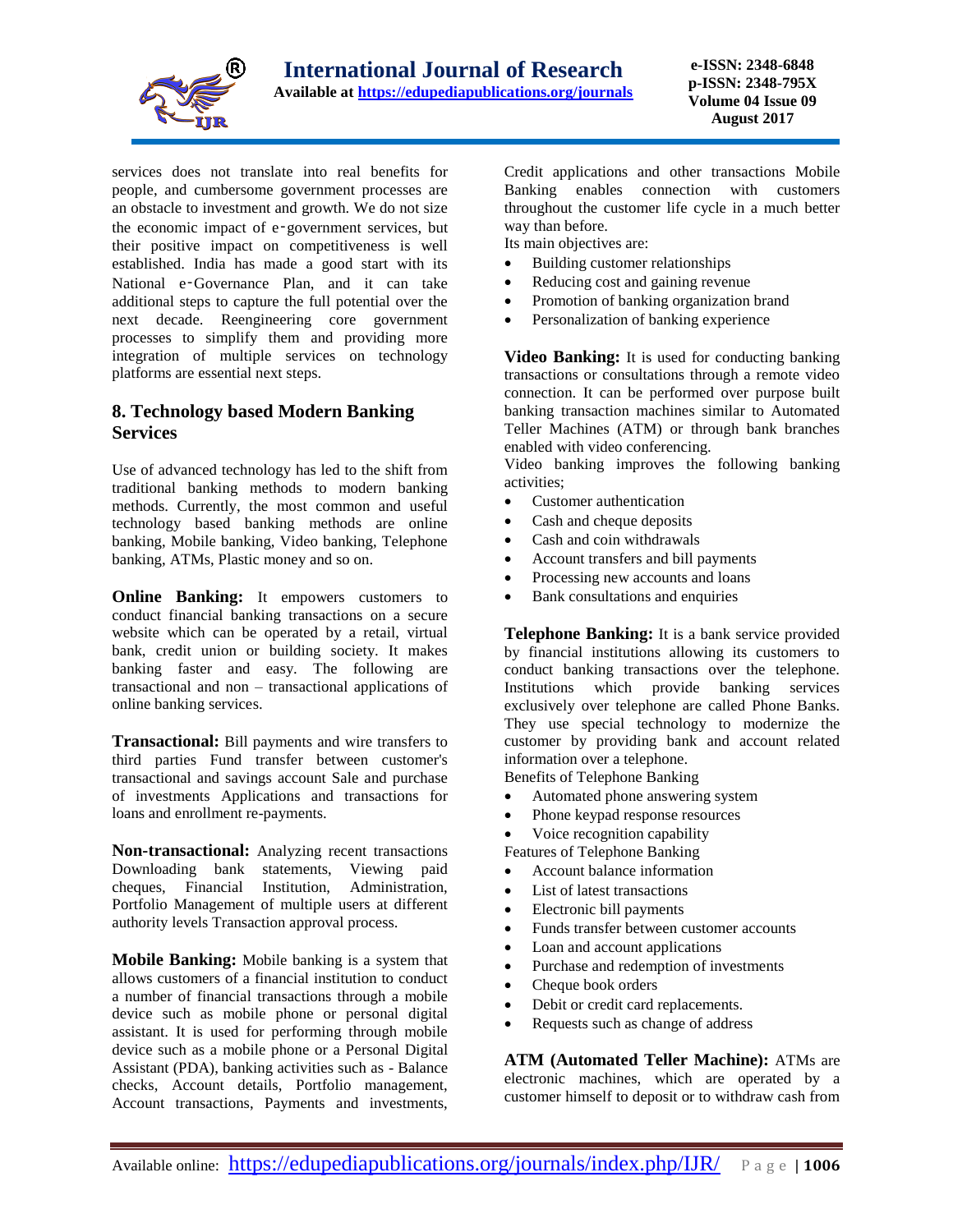

bank. For using an ATM, a customer has to obtain an ATM card from his bank. The ATM card is a plastic card, which is magnetically coded. It can be easily read by the machine.

Advantages of ATMs;

- ATM provides 24 hours service
- It gives convenience to bank's customers
- It reduces the workload of bank's staff
- It provide service without any error
- It is very beneficial for travelers
- It may give customers new currency notes
- It provides privacy in banking transactions Facilities of ATMs;
- Cash withdrawals
- Cash deposits
- Balance enquiry or checking the balance in the bank account
- Request for statement of account
- Change of personal identification number (PIN)
- Cheque book request
- Transfer of funds from one account to another account
- Other facilities like bill payments

**Plastic money:** Plastic Money is a must need of our busy life. Today plastic money is the best alternative of the cash. It is also safer to traveling with a plastic money card than cash. Today it is very easy to carry money without having a lot of cash or gold. This is a new idea of present life-style which has made money transition so easy that anybody can carry it with him or her in a pocket.

Benefits of Plastic Money

- Purchasing Power
- Time Saving
- Additional Safety
- Credit Limits
- Emergency need
- Additional features

**Electronic Payment System:** Electronic Payment is a financial exchange that takes place online between buyers and sellers. The content of this exchange is usually some form of digital financial instrument that is backed by a bank or an intermediary, or by a legal tender. Benefits of Electronic Payment System;

- Speed
- Convenience
- Efficiency
- Reduced costs

Increased customer base

**Electronic Data Interchange (EDI):** Electronic data interchange is an automated system of businessto-business data exchange. Two primary areas of EDI are data interchange and electronic funds transfer used among banks.

Benefits of Electronic Data Interchange;

- Cost efficiency
- Increased speed
- Improved accuracy
- Better logistics management and increased productivity
- Improved delivery of goods and services
- Migration from paper to electronic transactions
- Faster response time and Customer service improvement

**Cyber Cash:** Cyber cash is pioneer in the electronic commerce industry and the leading provider of Internet payment technologies and services. It enables merchants to accept secure payments on the Internet with more ease, flexibility, reliability and cost-savings than any other solution.

### **9. Electronic Banking (E-Banking)**

Electronic banking made its debut in UK and USA 1920's. It becomes prominently popular during 1960, through electronic funds transfer and credit cards. The concept of web-based banking came into existence in Europe and USA in the beginning of 1980.

In India electronic banking (e–banking) is of recent origin. The traditional model for growth has been through branch banking. Only in the early 1990's has there been a start in the non-branch banking services. The new private sector banks and foreign banks are handicapped by the lack of a strong branch network in comparison with the public sector banks. In the absence of such networks, the market place has been the emergence of a lot of innovative services by these players through direct distribution strategies of nonbranch delivery. All these banks are using home banking as a key **'***pull***'** factor to remove customers away from the well entered public sector banks. Many banks have modernized their services with the facilities of computer and electronic equipments. The electronics revolution has made it possible to provide ease and flexibility in banking operations to the benefit of the customer. The e-banking has made the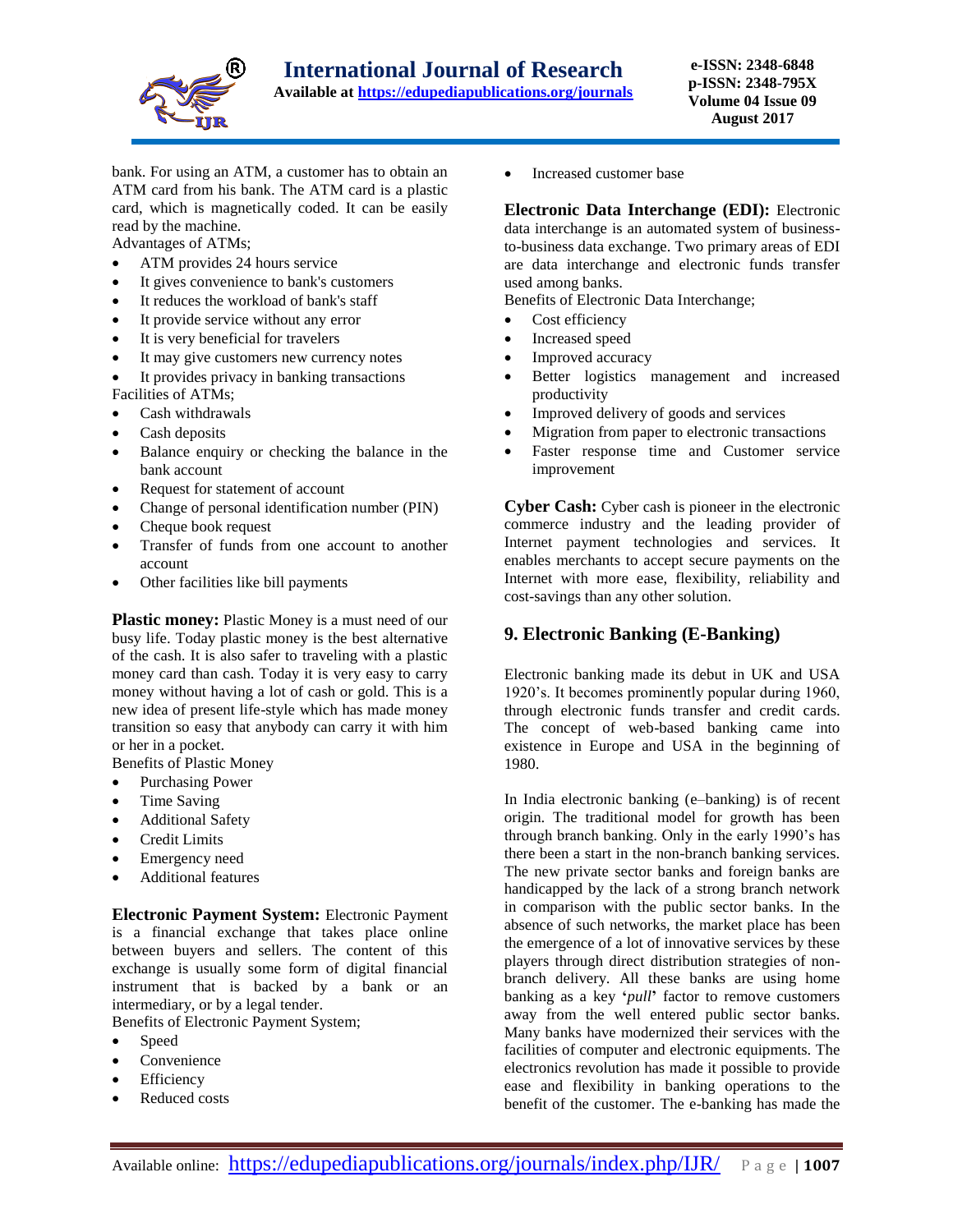

**Available at<https://edupediapublications.org/journals>**

**e-ISSN: 2348-6848 p-ISSN: 2348-795X Volume 04 Issue 09 August 2017**

customer say good-bye to huge account registers and large paper bank accounts.

The e-banks, which may call as easy bank offers the following services to its customers;

- Credit and Debit cards
- ATM's (Automated Tailor Machines)
- E-Cheques (Electronic Cheques)
- EFT (Electronic Funds Transfer)
- D-MAT accounts
- Mobile banking
- Telephone banking
- Internet banking
- EDI (Electronic Data Interchange)



**Benefits of Electronic Banking**

**To the customers**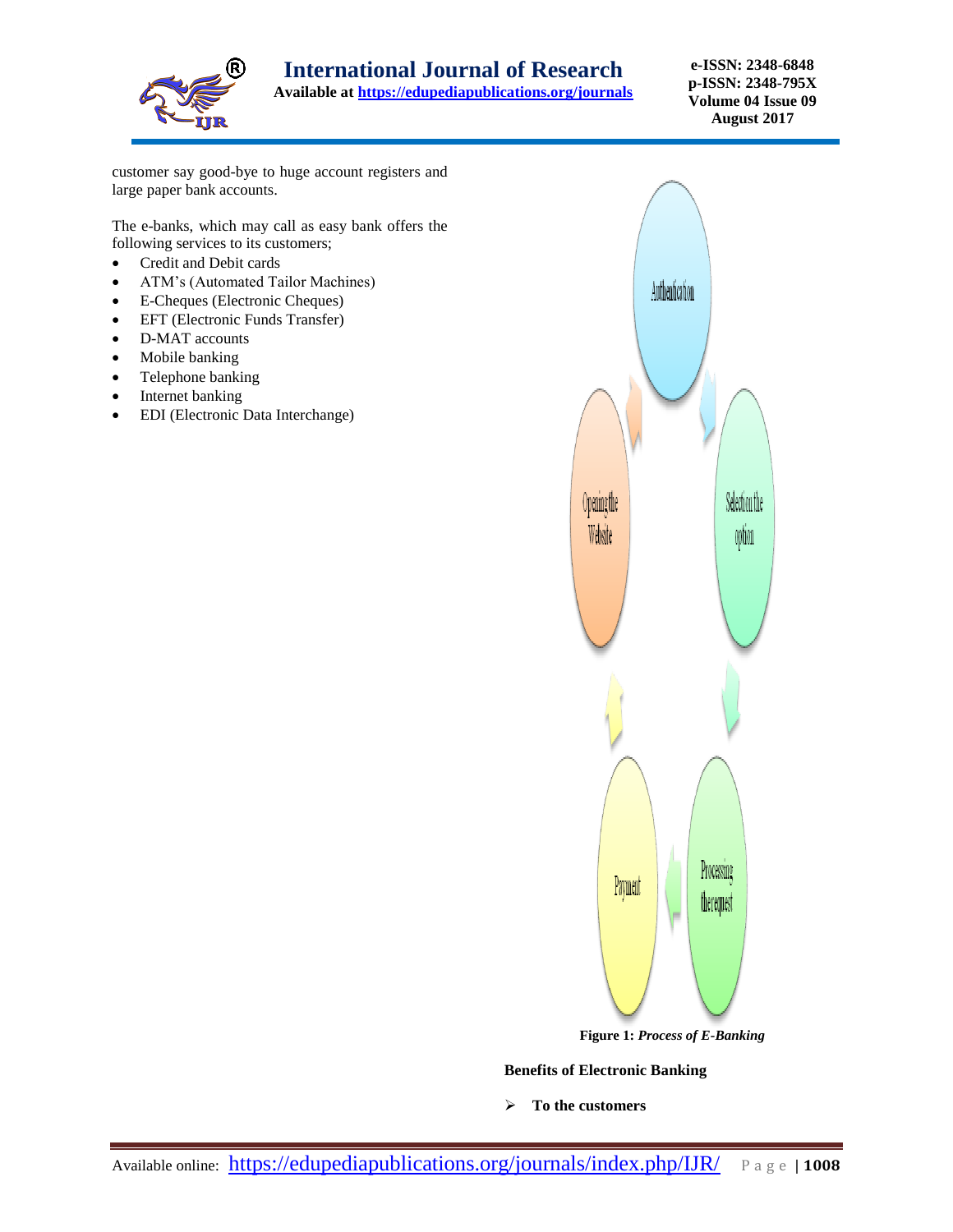

- 1. Anywhere Banking No matter wherever the customer is in the world. Balance enquiry, request for services, issuing instructions etc. from anywhere in the world is possible.
- 2. Anytime Banking Managing funds in real time and most importantly, 24 hours a day, 7 days a week.
- 3. Convenience acts as a tremendous psychological benefit all the time.
- 4. Brings down 'Cost of Banking' to the customer over a period, a period of time.
- 5. Cash withdrawal from any branches or ATMs.
- 6. On-line purchase of goods and services including on-line payment for the same.

#### **To the banks**

- 1. Innovation, scheme, addresses competition and present the bank as technology driven in the banking sector market.
- 2. Reduces customer visits to the branch and thereby human intervention.
- 3. Inter-branch reconciliation is immediate thereby reducing chances of fraud and misappropriation.
- 4. On-line banking is an effective medium of promotion of various schemes of the bank, a marketing tool indeed.
- 5. Integrated customer data paves way for individualized and customized services.

# **10. Impact of Information Technology on the Service Quality**

The most visible impact of technology is reflected in the way the banks respond strategically for making its effective use for efficient service delivery. This impact on service quality can be summed up as below;

- With automation, service no longer remains a marketing edge with the large banks only. Small and relatively new banks with limited network of branches become better placed to compete with the established banks, by integrating IT in their operations.
- The technology has commoditizing some of the financial services. Therefore, the banks cannot take a lifetime relationship with the customers as granted and they have to work continuously to foster this relationship and retain customer loyalty.
- The technology serves as a powerful tool for customer servicing. On the other hand, it itself results in depersonalizing of the banking services. This has an adverse effect on relationship banking. A decade of computerization can probably never substitute a simple or a warm handshake.
- In order to reduce service delivery cost, banks need to automate routine customer inquiries th1rough self-service channels. To do this they need to invest in call centers, kiosks, ATMs and internet banking today require IT infrastructure integrated with their business 1strategy to be customer centric.

# **11. Impact of Information Technology on Banking System**

The banking system is slowly shifting from the Traditional Banking towards relationship banking. Traditional banking towards relationship between the bank and its customers has been on a one-to-one level via the branch network. This was put into operation with clearing and decision making responsibilities concentrated at the individual branch level. The head office had responsibility for the overall clearing network, the size of the branch network and the training of staff in the branch network. The bank monitored the organization's performance and set the decision making parameters, but the information available to both branch staff and their customers was limited to one geographical location. The modern bank cannot rely on its branch network alone. Customers are now demanding new, more convenient, delivery systems, and services such as Internet banking have a dual role to the customer. They provide traditional banking services, but additionally offer much greater access to information on their account status and on the bank's many other services. To do this banks have to create account information layers, which can be accessed both by the bank staff as well as by the customers themselves. The use of interactive electronic links via the Internet could go a ling way in providing the customers with greater level of information about both their own financial situation and about the services offered by the bank.

# **12. Impact of Information Technology on Privacy and Confidentiality of Data**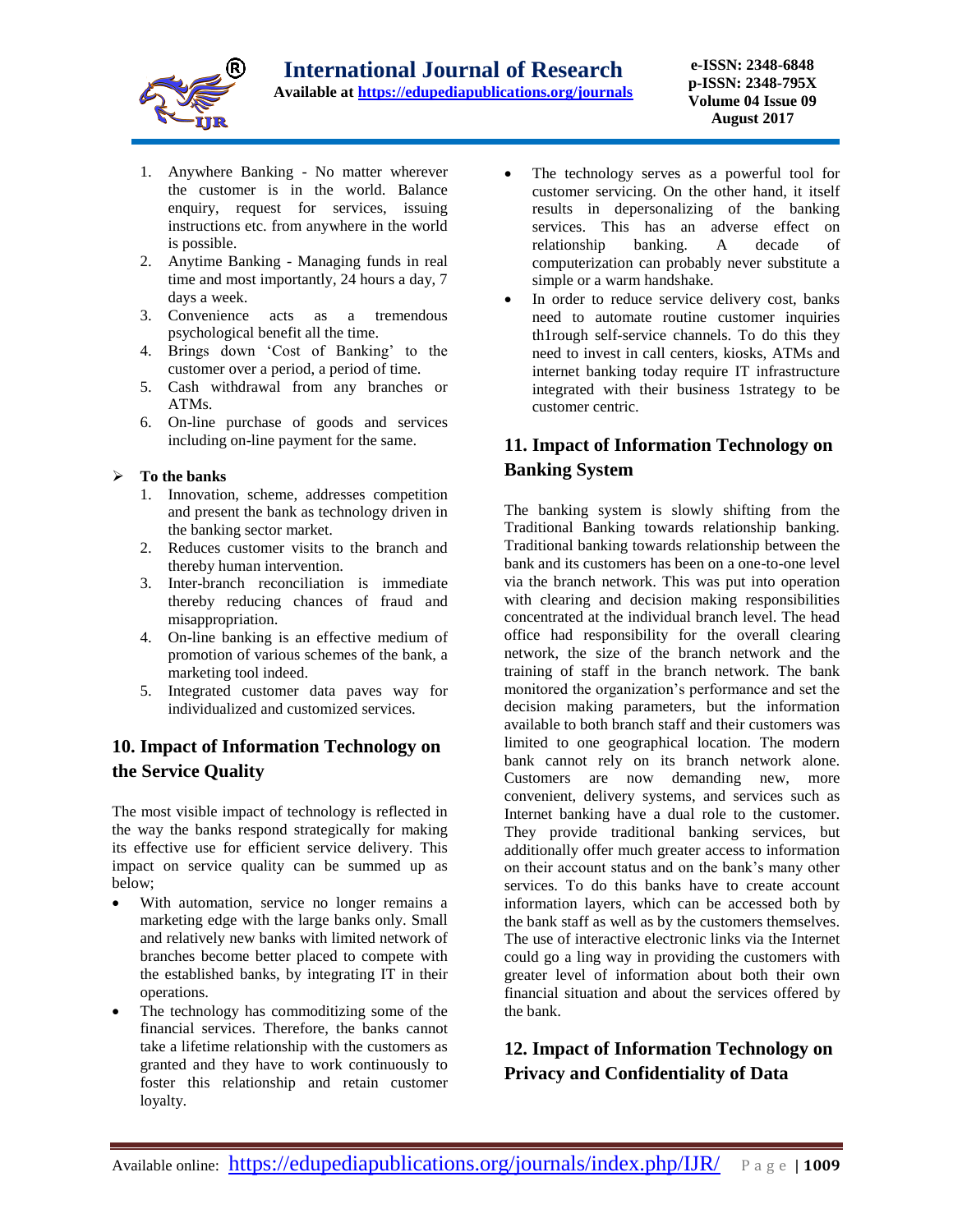

Data being stored in the computers is now being displayed when required on through internet banking, mobile banking, ATM's etc., all this has given rise to the issues of privacy and confidentially of data are;

- The data processing capabilities of the computer, particularly the rapid throughput, integration and retrieval capabilities, give rise to doubts in the minds of individuals is being eroded.
- So long as the individual data items are available only to those directly concerned, everything seems to be in proper place, but the incidence of data being cross referenced to create detailed individual dossiers gives rise to privacy problems.
- Customers feel threatened about the inadequacy of privacy being maintained by the banks with regard to their transactions and link at computerized systems with suspicion.

Aside from any constitutional aspect, many nations deem privacy to be a subject of human right and consider it to be the responsibility of those who concerned with computer data processing for ensuring that the computer use dose not revolves to the stage where different data about people can be collected, integrated and retrieved quickly. Another important responsibility is to ensure the data is used only for the purpose intended.

### **13. Methodology of the Study**

The present study is secondary in nature. I do not attempt has been made to include any statistical data in this investigation. The data used for the study has been collected from Books, Magazines, Newspapers, Research Articles or Papers, Journals, E-Journals Reports, Books, and on-line data bases. For that, I have used different websites.

### **14. Need-ness of the Study**

The pace of development for the Indian banking industry has been tremendous over the past decade and the future growth of India's banking sector will remain high. India's financial services sector will enjoy generally strong growth during coming years, driven by rising personal incomes, corporate restructuring, financial sector liberalization and the growth of a more consumer-oriented, credit-oriented culture. The banks were finding it difficult to compete with the international banks in terms of the customer service without the use of the information

technology and computers. The use of the modern innovation and computerization of the banking sector of India has increased many folds after the economic liberalization of 1991 as the country's banking sector has been exposed to the world's market.

# **15. Significance of the Study**

Customer services and customer satisfaction are the prime work of any system. Information technology has given rise to new innovations in the product designing and their delivery in the banking and finance industries. The change has been very productive for banks bringing in an increase in productivity and operational efficiency to be more competitive. With customers demanding **'***anytime and anywhere***'** access to their money and financial information, banks have no option but to implement wireless solutions in device-independent and network-agnostic ways.

Current banking sector has come up with a lot of initiatives in the form of providing a better customer services with the help of new technologies. Banking through internet has emerged as a strategic resource for achieving higher efficiency, control of operations and reduction of cost by replacing paper based and labour intensive methods with automated processes thus leading to higher productivity and profitability.

# **16. Challenges of the Study**

It has not been a smooth sailing for banks keen to jump onto the Information Technology (IT) bandwagon. There have been impediments in the path like the obduracy once shown by trade unions who felt that Information Technology (IT) could turn out to be a threat to secure employment, further. The banks face difficulties to expand its branch networks in remote areas due to lack of facilities. Another challenges the banks have had to face corners the inability of banks to retain the trained and talented personnel, especially those with a good knowledge. Increasing used of Information Technology (IT) in banks has also brought up security concerns. The passing of Information Technology (IT) Act has come as a boon to the banking sector and banks should now ensure to abide strictly by its covenants. An effort should be also made to cover e-business in the country's consumers' laws. The choice of right channel, justification of Information Technology (IT) investment on ROI, E-Governance disclosures, customers relationship management, penetration of Information Technology (IT) in rural areas,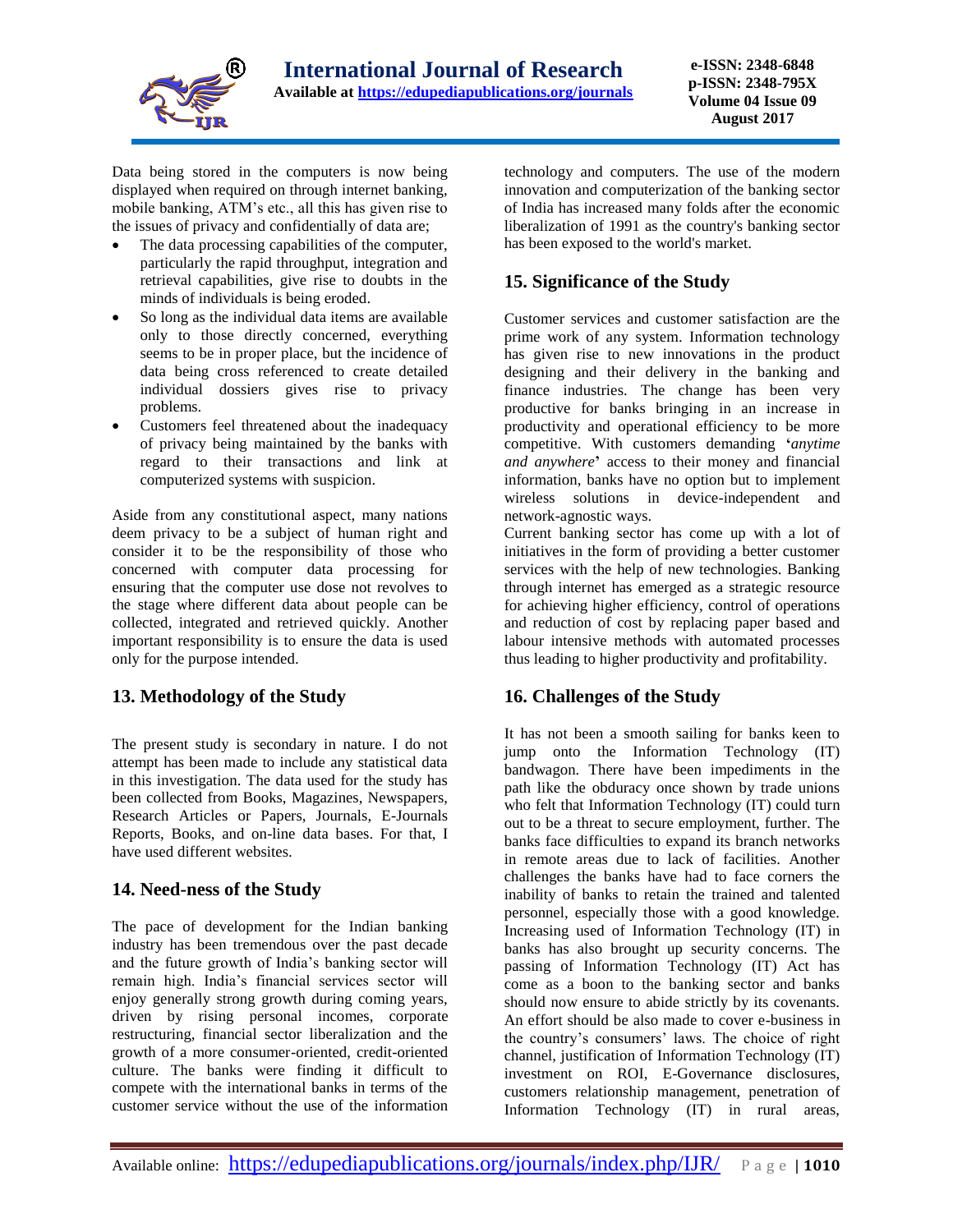

outsourcing of Information Technology (IT) operations are the major challenges and issues in the use of Information Technology (IT) in banking operations.

### **17. Future Outlook in India**

The Indian banks lag far behind the international banks in providing online banking. In fact, this is not possible without creating sufficient infrastructure or presence of sufficient number of users. The experience of ICICI Bank Ltd. and HDFC Bank Ltd. shows that the number of transactions carried out on the NET are very limited. Technology is going to hold the key to future of banking. Banking achievements not possible without Information Technology (IT) revolution. So, banks should try to find out the trigger of change. The approach of the Information Technology (IT) concept to the rural area may also be adopted. More and more regional languages software's could be introduced to attract more and more people from rural area also. The surplus manpower generated by the use of Information Technology (IT) should be used for marketing new schemes of the banks.

### **18. Recent Developments in Banking Sector**

**Internet:** Internet is a networking of computers. In this marketing message can be transferred and received worldwide. The data can be sent and received in any part of the world. In no time, internet facility can do many a job for us.

It includes the following;

- This net can work as electronic mailing system.
- It can have access to the distant database, which may be a newspaper of foreign country.
- We can exchange our ideas through Internet. We can make contact with anyone who is a linked with internet.
- On internet, we can exchange letters, figures or diagrams and music recording.

Internet is a fast developing net and is of utmost important for public sector undertaking, Education Institutions, Research Organization etc…

**Society for World-wide Inter-bank Financial Telecommunications (SWIFT):** SWIFT, as a cooperative society was formed in May 1973 with 239 participating banks from 15 countries with its headquarters at Brussels. It started functioning in May 1977. RBI and 27 other public sector banks as well as 8 foreign banks in India have obtained the membership of the SWIFT. SWIFT provides have rapid, secure, reliable and cost effective mode of transmitting the financial messages worldwide. At present more than 3000 banks are the members of the network. To cater to the growth in messages, SWIFT was upgrade in the 80s and this version is called SWIFT-II. Banks in India are hooked to SWIFT-II system. SWIFT is a method of the sophisticated message transmission of international repute. This is highly cost effective, reliable and safe means of fund transfer.

- This network also facilitates the transfer of messages relating to fixed deposit, interest payment, debit-credit statements, foreign exchange etc.
- This service is available throughout the year, 24 hours a day.
- This system ensure against any loss of mutilation against transmission.

It serves almost all financial institution and selected range of other users. It is clear from the above benefit of SWIFT that it is very beneficial in effective customer service. SWIFT has extended its range to users like brokers, trust and other agents.

**Automated Teller Machine (ATM):** ATM is an electronic machine, which is operated by the customer himself to make deposits, withdrawals and other financial transactions. ATM is a step in improvement in customer service. ATM facility is available to the customer 24 hours a day. The customer is issued an ATM card. This is a plastic card, which bears the customer's name. This card is magnetically coded and can be read by this machine. Each cardholder is provided with a secret personal identification number (PIN). When the customer wants to use the card, he has to insert his plastic card in the slot of the machine. After the card is a recognized by the machine, the customer enters his personal identification number. After establishing the authentication of the customers, the ATM follows the customer to enter the amount to be withdrawn by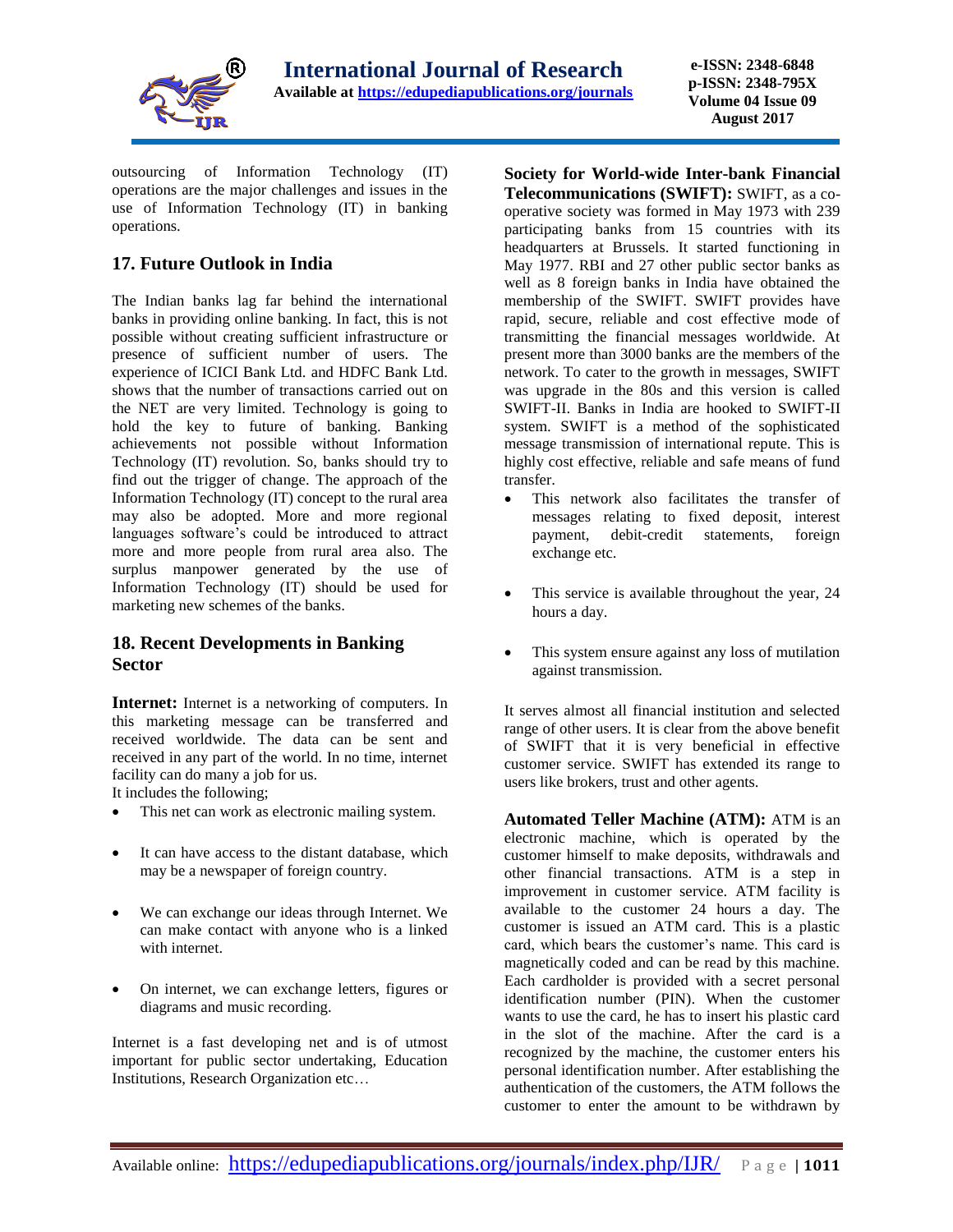

him. After processing that transaction and finding sufficient balances in his account, the output slot of ATM give the required cash to him. When the transaction is completed, the ATM ejects the customer's card.

**Cash Dispensers:** Cash withdrawal is the basic service rendered by the bank branches. The cash payment is made by the cashier or teller of the cash dispenses is an alternate to time saving. The operations by this machine are cheaper than manual operations and this machine is cheaper and fast than that of ATM. The customer is provided with a plastic card, which is magnetically coated. After completing the formalities, the machine allows the machine the transactions for required amount.

**Electronic Clearing Service:** In 1994, RBI appointed a committee to review the mechanization in the banks and also to review the electronic clearing service. The committee recommended in its report that electronic clearing service-credit clearing facility should be made available to all corporate bodies/Government institutions for making repetitive low value payment like dividend, interest, refund, salary, pension or commission, it was also recommended by the committee Electronic Clearing Service-Debit clearing may be introduced for preauthorized debits for payments of utility bills, insurance premium and installments to leasing and financing companies. RBI has been necessary step to introduce these schemes, initially in Chennai, Mumbai, Calcutta and New Delhi. **(6.) Bank net**: Bank net is a first national level network in India, which was commissioned in February 1991. It is communication network established by RBI on the basis of recommendation of the committee appointed by it under the chairmanship of the executive director T.N.A. Lyre. Bank net has two phases: Bank net-I and Bank net- II.

#### **Areas of Operation and Application of Bank net;**

- The message of banking transaction can be transferred in the form of codes from the city to the other.
- Quick settlement of transactions and advices.
- Improvement in customer service-withdrawal of funds is possible from any member branch.
- Easy transfer of data and other statements to RBI.
- Useful in foreign exchange dealings.
- Access to SWIFT through Bank net is easily possible.

**Chip Card:** The customer of the bank is provided with a special type of credit card which bears customer's name, code etc. The credit amount of the customer account is written on the card with magnetic methods. The computer can read these magnetic spots. When the customer uses this card, the credit amount written on the card starts decreasing. After use of number of times, at one stage, the balance becomes nil on the card. At that juncture, the card is of no use. The customer has to deposit cash in his account for re-use of the card. Again the credit amount is written on the card by magnetic means.

**Phone Banking:** Customers can now dial up the bank's designed telephone number and he by dialing his ID number will be able to get connectivity to bank's designated computer. The software provided in the machine interactive with the computer asking him to dial the code number of service required by him and suitably answers him. By using Automatic voice recorder (AVR) for simple queries and transactions and manned phone terminals for complicated queries and transactions, the customer can actually do entire non-cash relating banking on telephone: Anywhere, Anytime.

**Tele-banking:** Tele banking is another innovation, which provided the facility of 24 hour banking to the customer. Tele-banking is based on the voice processing facility available on bank computers. The caller usually a customer calls the bank anytime and can enquire balance in his account or other transaction history. In this system, the computers at bank are connected to a telephone link with the help of a modem. Voice processing facility provided in the software. This software identifies the voice of caller and provides him suitable reply. Some banks also use telephonic answering machine but this is limited to some brief functions. This is only telephone answering system and now Tele-banking. Tele banking is becoming popular since queries at ATM's are now becoming too long.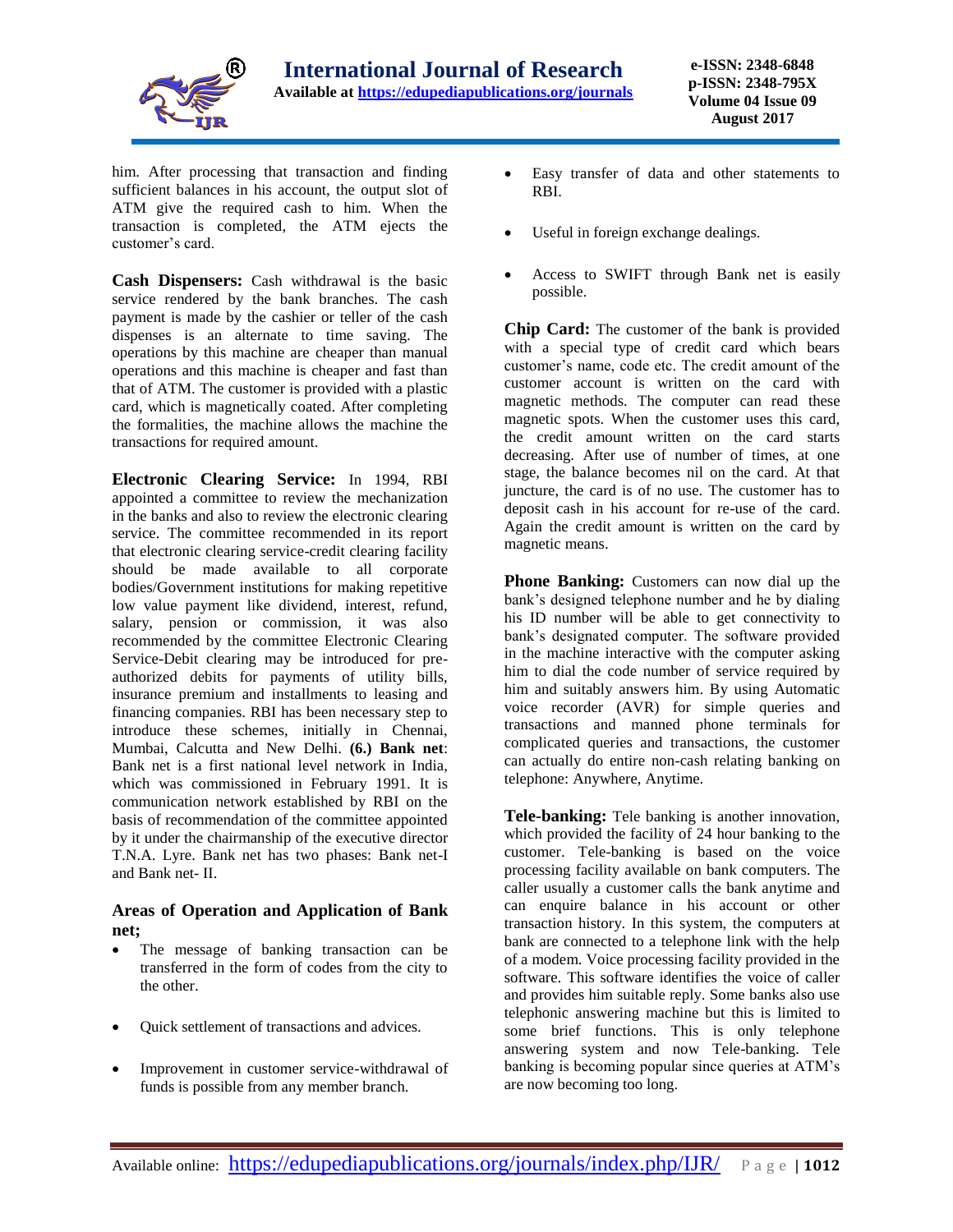

**Internet Banking:** Internet banking enables a customer to do banking transactions through the bank's website on the Internet. It is a system of accessing accounts and general information on bank products and services through a computer while sitting in its office or home. This is also called virtual banking. It is more or less bringing the bank to your computer. In traditional banking one has to approach the branch in person, to withdraw cash or deposit a cheque or request a statement of accounts etc. but internet banking has changed the way of banking. Now one can operate all these type of transactions on his computer through website of bank. All such transactions are encrypted; using sophisticated multilayered security architecture, including firewalls and filters. One can be rest assured that one's transactions are secure and confidential.

**Mobile Banking:** Mobile banking facility is an extension of internet banking. The bank is in association with the cellular service providers offers this service. For this service, mobile phone should either be SMS or WAP enabled. These facilities are available even to those customers with only credit card accounts with the bank.

**Any where Banking:** With expansion of technology, it is now possible to obtain financial details from the bank from remote locations. Basic transaction can be effected from faraway places. Automated Teller Machines are playing an important role in providing remote services to the customers. Withdrawals from other stations have been possible due to inter-station connectivity of ATM's. The Rangarajan committee had also suggested the installation of ATM at non-branch locations, airports, hotels, Railway stations, Office Computers, Remote Banking is being further extended to the customer's office and home.

**Voice Mail:** Talking of answering systems, there are several banks mainly foreign banks now offering very advanced touch tone telephone answering service which route the customer call directly to the department concerned and allow the customer to leave a message for the concerned desk or department, if the person is not available.

### **19. Limitation of the Study**

Due to time constraint this research review study has been made on the basis of previous data. This study may be up-dated and redesigned by considering the latest available data. There is a lot of scope for further researches on this issue by considering other factors which I have not considered in my present study, it would have been more.

### **20. Trends in Information Technology**

Certain trends have been visualized of information technology in banking sector all over the world.

**Outsourcing:** Outsourcing is one of the most talked about as also a controversial issue. The drivers for getting in to outsourcing are many to include gaps in Information Technology (IT) expectations and the reality, demystification of computerization in general and Information Technology (IT) in particulars, trend towards focusing on core competencies, increased legitimacy of outsourcing and intention of getting out of worries and sort of up gradation of hardware and software versions. Not that the practice is new as earlier it was refused to as 'buying time' or 'service bureau'. What is needed is the clear of outsourcing, beside a definite plan to be more competitive after outsourcing. It is necessary to have checks and balances to monitor vendor performance. Cost aspects merit consideration, as also a decision on the part of the process to be outsourced shall be significance. Exit route and resource on the amount of failure after outsourcing are the other issue to be looked onto. Not withstanding these risks, outsourcing has come to say.

**Integration:** One of the Information Technology (IT) trend is moving from hierarchy to team approach. The purpose is to see an alternative to retooling, to react speedily and to develop capabilities rather than exploiting them.

Such integration is necessary so as to address to prevalent situations;

(a) Functions needing data and not getting from others.

(b) Sending data to those who do not want to require them.

(c) Global data exist but do not travel to required business functions. Indian banks seem to follow this trend through the sincere redesign as described earlier. Instead of vertically divided pyramid type organizational set-ups, banks are now being to have separate group like finance, international consumer banking, industrial or commercial credit etc...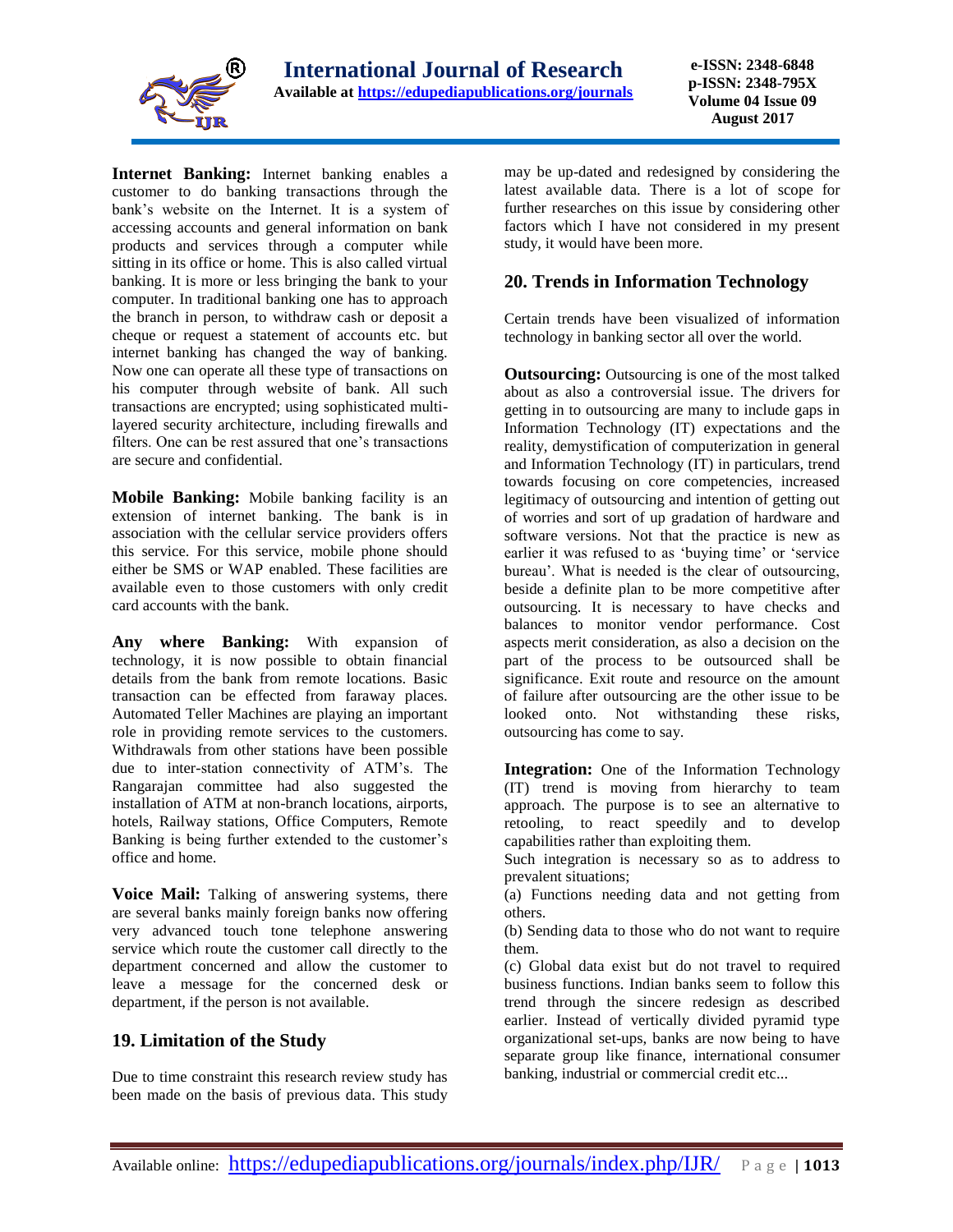

**From Solo to Partnership:** With the development of IT, two things are taking place simultaneously. The work force as a percentage of total staff is going down and spending on Information Technology (IT) as percentage of total spending is going up. The forms of partnership can include binding by superior service, accommodation in service sharing network, equal partnership and situations, where survival is threatened. At times, the partnership becomes necessary to get out of areas where there is no competitive advantage. Low development cost or wider geographical coverage is the aspects that create such partnership. Instances are not frequent, where joint ventures have been found with the Information Technology (IT) vendors.

**Distinctive Edge:** It is always said that many use but a few make use of Information Technology (IT). Historically, the emphasis is on using Information Technology (IT) for large volumes like payrolls, balancing the books, the consolidation etc. That realization on having IT as matter of competitive edge has come about very lately. It is recognized that customer service is not an easy thing to provide, but IT is used as a mean. It does give value additions and erases barriers for competitors to enter. Banks understand that the cost of cultivating the new customer is 5 to 6 times of retaining the old one. Customer normally switches banks due to poor service. The appreciation of these facts has compelled the banks world over to look upon Information Technology (IT) as an instrument to create distinctive edge over competitors. The private sector banks that were established in 1990's as a part of finance sector reforms did make good of Information Technology (IT) to have an edge over the others. The foreign banks operating in India have also been able to market Information Technology (IT) superiority as a distinctive edge. The public sector banks are still to make use of Information Technology (IT) in this regard, although they are blessed with huge information base all across the country. While steps are mooted in this direction by leading public sector banks, more offensive postures are necessary.

**Information Technology (IT) as Profit Centre:** In the embryonic phases, Information Technology (IT) was looked upon a means to get rid of high processing cost and time and to convert the manual operation with high volume/low complexity in two mechanical ones. With the evolutionary the process, it was seen as the best means of generating,

MIS. The same approach gave the status of DSS to Information Technology (IT). All along, IT has been recognized as the service function in Indian Banks. However, the new trend that is emerging is considering IT as a profit centre. The cost benefit analysis of having Information Technology (IT) or otherwise in one part. But having IT set up to generate income for the organization is the new beginning. Getting jobs from outside the bank for processing data and the like are the current trends. The outsourcing done by others is the business, cater to by these organizations the trend of this kind is not deserved in Indian situation particularly banks. The Banks have been able to just manage what is to consider as their responsibility as Information Technology (IT) within the individual banks.

**Prospering in Down Market:** The trend suggests that when there is a down turn in the market place, Pro-active corporations take the benefit of available unutilized resources to upgrade and revisit technology issues. This is seen as the right time to establish the R & D centre for Information Technology (IT).

There are false notions about technology and its capability. Some misconceptions include;

- Best-fit possible technology is implemented.
- System solution is good enough and there is need to look into user expectations.
- Innovations are generally successful.
- Success is related only to novel ideas.
- Technology is the sole determinant of business success, and
- Measures and standards i.e. audit and inspection issues stand in the way of innovation.

The time available to debate on similar issues is ample and these false notions get clarified during the down market. Eventually, the decision makers reach a consensus that Information Technology (IT) is not a panacea but it is an enabler that too when well supported by BRP (Business Process Reengineering), human resources initiatives, physical infrastructure and responsive organization set up.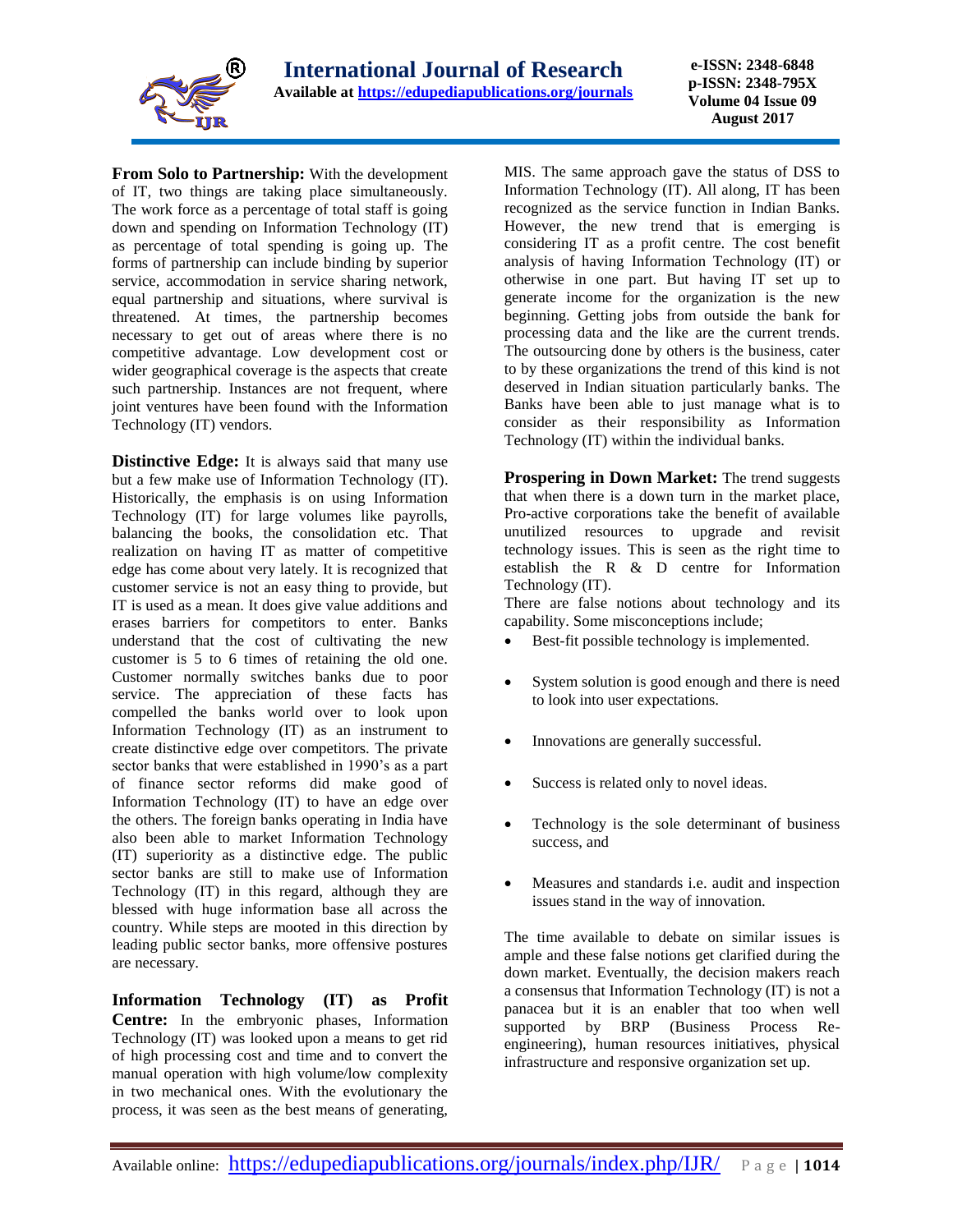

**Leading to Downsizing:** The Information Technology (IT) initiative is making the organization lean and flat. For Information Technology (IT) functionaries downsizing means transferring computing power from mainframe to the personal computer and workstations. Downsizing is a typical issue faced with associated problems. Absence of top management commitment, lack of understanding of the prevalent Information Technology (IT) infrastructure, doing too much and too fast and undertaking the exercise without a framework for controlling the downsizing operations are primarily the situations that create adversities in downsizing. In any case the trend of downsizing is very much existent in the Information Technology (IT) environment.

**Getting Competitive Intelligence:** Information Technology (IT) is now seen as a resource for gathering and dissemination of executive information system (EIS). The purpose is to minimize that the bombarding and focusing on the relevance, accuracy and timeliness of the information particularly about the competitors such information enhances follow up and tracks early warning on competitor move and also customer expectations..

As far as Indian banks are concerned individually, they have to compete with other banking industry participants as also with other players in the financial sector. The competition from for insurance and government notes and saving, mutual funds and the like is always forth-coming particularly because of attendant tax benefits. Collection of required information and using the same for business purpose is constrained by the availability of the information, its volume and diversity. As such it may take some time for this trend to be visible in Indian banking scenario.

#### **19. Recommendations of the Study**

The following recommendations are presented by the researcher to increase the use of technology facility by customers;

There should be periodic educational campaigns about the technological facilities and their usage by the banks to promote customer patronage. This helps customers to know all the technology services provided by the bank, how it is used and familiarized themselves with it. This will help both customers and banks to fully benefit from technology as expected. It

will also help erode some of the fear and perception that customers have concerning technology facilities and its use.

The ATM machine should be monitored always to make sure it has the capacity to provide its 24/7 service as expected of it. There should always be measure to load adequate fund in the machine, especially for weekend usage. Additional services should also be added into the ATM machine since it is the most common facility that customers are accustomed to. This will help ease queues and pressure in the banking hall if such services can be received via ATM machines.

Completion of correct MIS details in all accounts and SRM's.

Management and staff should be educated regularly to appreciate the impact of technology on their services. It will also help them to be abreast with any current trend in technology facility that will help the services delivery of the bank. Information Technology (IT) officers should be included in strategic decision making so that they can add their voice in making decisions. This will enable Information Technology (IT) officers explain to management that, though the initial installation cost of technology is expensive, it will become zero and even negative in the future. This will encourage management in invest in it without fear of losing money.

Customer – ID crystallization.

Aggressive marketing of Internet Banking & Debit Card products to increase share of delivery channels transaction.

Finally, security measures are supposed to be tightening day by day to make sure customers are safe in using technology facilities. At first it might be very difficult to steal one million dollars from a bank, but now with the help of technology, this can be done within a few seconds. Measure on how customers will protect their information should be posted at every strategic position. This will help to reduce insecurity on customers' information to wrong people.

### **20. Conclusions**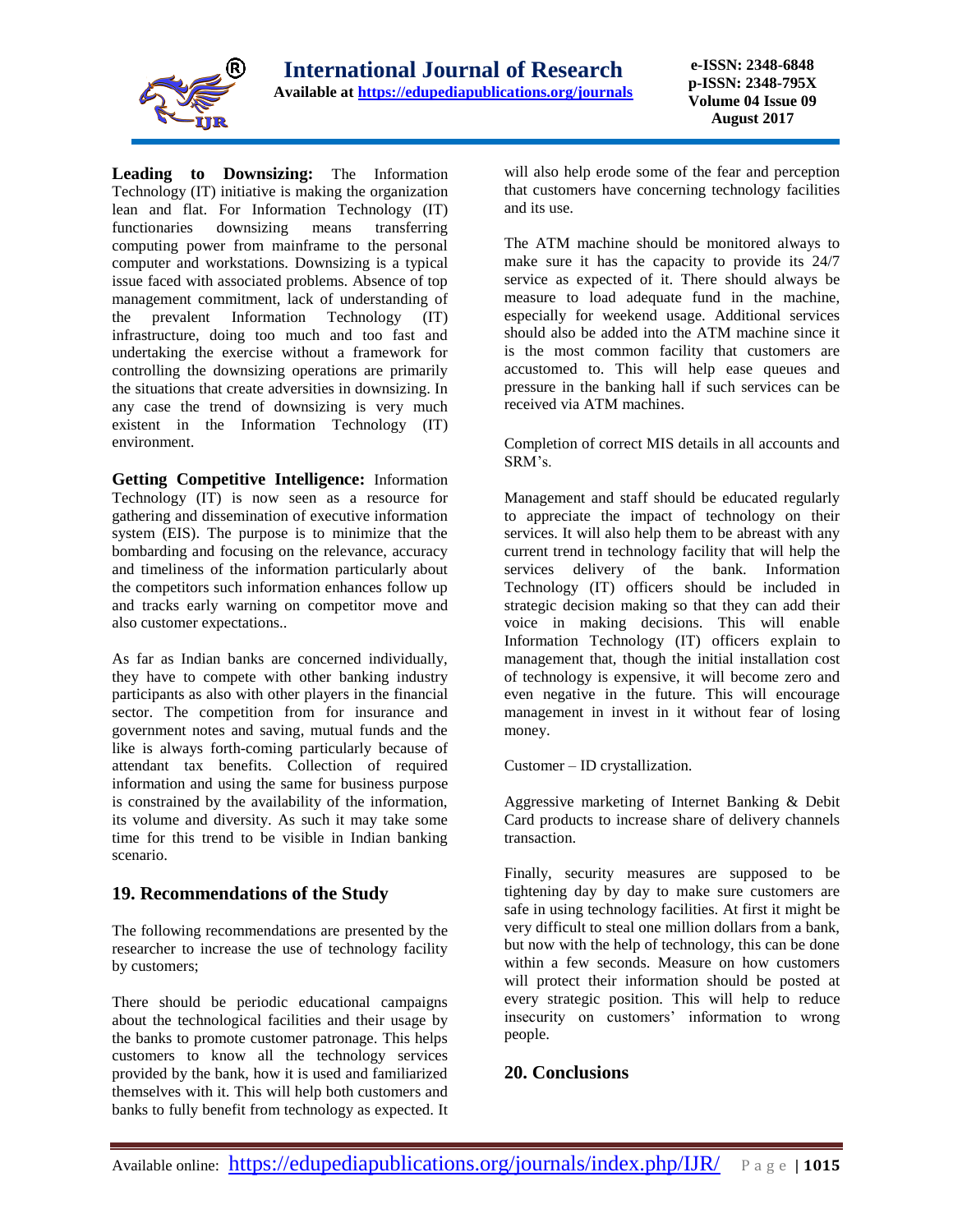

The study aimed at getting the role of the adoption of technology into banking services delivery. It can be concluded that, for banks to remain competitive to deliver quality services to customers, there is considerable need to be innovative by adopting and diffusing various Information Technology (IT) innovations. Given the increasing competition in the retail banking industry and rapid technological evolution, the question of whether banks should use technology in services delivery is no longer necessary given the benefits of Information Technology (IT) on service delivery. This study has demonstrated that technology has play critical role in banking service delivery. The primary intention of integrating technology is to effectively and efficiently serve their customers better. It was also clear that the desire to introduce Information Technology (IT) services into banking activities is basically to be able to compete favorably in today's competitive business environment. Banks as business entities need to either follow the trend, by adopting technology in their service services or be phased out.

Information Technology (IT) is increasingly moving from a back office, furniture to a prime assistant in increasing the value of a bank over time.

The e-banking has made the customer say good-bye to huge account registers and large paper bank accounts.

Many banks have modernized their services with the facilities of computer and electronic equipments.

The electronics revolution has made it possible to provide ease and flexibility in banking operations to the benefit of the customers.

Technology facilities used by banks, as revealed in the study include - ATM, Personal Computer

Banking, Point-of-Sale (POS) Transfer Terminal, Direct deposit and Withdrawal Services, Electronic Fund Transfer at Point of Sale (EFTPOS), Branch Networking, Electronic Cheque Conversion, E-Statement, SMS Alert, Electronic International Transfer, Electronic Account Opening and Electronic Salary Processing and Internet Banking. The introduction of these products has tremendous advantages on banks as well as on customers. Meanwhile, these benefits have not come without challenges. Most of these challenges are peculiar with individual banks, but on the whole all banks with the intention of adopting Information

Technology (IT) services in their activities face these challenges.

Notwithstanding this, there is bright future for technology on banking service delivery as technology is gradually becoming the order of the day. In general, use of Information Technology (IT) is comparatively better than the manual system of banking.

The banking industry has implemented Information Technology (IT) for improving different areas like – Customer Services and CRM, managing its operation, house-keeping, monitoring and controlling, risk management, managing its human resource etc. The transformation in banking services is providing various advantages to customers with anytime, anywhere access to their accounts as well as power to operate their accounts. Although the change is good but still banks in India are required to address the important issues to get the full benefits of Information Technology (IT) implementation.

#### **21. Some Selected References of the Study**

- [1] Dr. A. Thilagaraj, S. Nattar, **"***IT Industry Performance and Future***"**, Market Survey, December 2010.
- [2] Reeta Mathur, **"***Recent Trends in Indian Economics***"** [Sublime publications]
- [3] Arora, Kalpana, **"***Indian banking managing transformation through IT‖, Indian Banking Association Bulletin***"**, Vol. 25(3), pp. 134-38. March 2003.
- [4] Muralidharan.D (2009), **"***Modern banking – Theory and Practice***"**, PHI publisher.
- [5] Kamath.K.R (2010), **"***Banking Sector: Emerging Challenges, Yojana***"**, Vol.54, and PP.5-10.
- [6] Ramachandran.B, (March2014), **"***Green Banking Facts for You***"**, PP.39-40.
- [7] Reserve Bank of India (1991) Report of the Committee on the Financial System (Chairman Shri M.Narasimham).
- [8] Singh, Charan (2005) Financial Sector Reforms in India, in: Working Paper Stanford University, No. 241, pp. 1-63.
- [9] Wachtel, Paul (2001) Growth and Finance: What do we know and how do we know it?, in: International